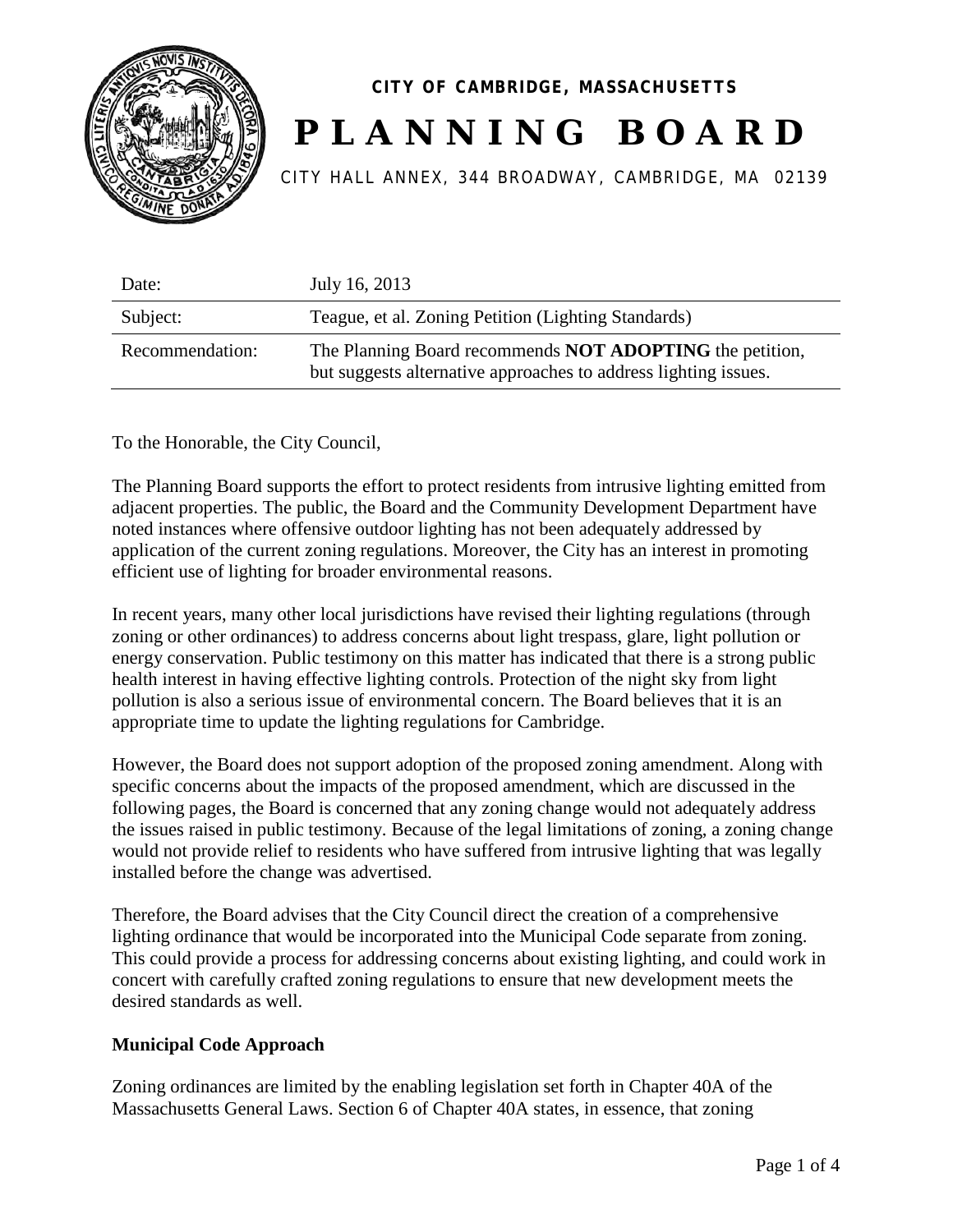regulations only apply to the future establishment of buildings and uses on a property, or to significant alterations to those buildings or uses. Buildings or uses that were permissible under the zoning regulations in place at the time they were established are allowed to continue, even if the zoning requirements are amended at a later time.

If this Petition were adopted, existing light fixtures that were legally installed before the adoption (in 1961) of the current lighting regulations in Section 7.20 of the Zoning Ordinance, or installed since that time in conformance with the current lighting regulations, would be considered "legal nonconformities" and would continue to exist, just as a house that was built prior to the enactment of the Zoning Ordinance is not forced to be altered or demolished simply because it does not conform to the newer regulations. Fixtures installed in violation of 7.20 between 1961 and the present would not enjoy such protection. However, the Board heard testimony that the limitations in the scope of the current rules have in many cases prevented the City from requiring property owners to take mitigating measures when there are offensive fixtures spilling light on adjacent properties.

Cambridge's Municipal Code regulates, in addition to zoning, matters including business licensing, animals, use of public parks, vehicle trips and noise. Other municipalities in Massachusetts and elsewhere regulate lighting through non-zoning codes, sometimes in addition to complementary zoning codes. The Board's view is that enacting a comprehensive lighting ordinance, with clear standards and processes for enforcement, would be the best and most direct way to address the concerns raised by members of the public regarding intrusive light.

In developing such a lighting ordinance, the Board suggests that the City engage the services of a qualified lighting expert to consult with the various departments that would be responsible for drafting, applying and enforcing such a code and to assist in developing standards that are well suited to Cambridge.

## **Concerns with Proposed Zoning Amendment**

The Board has the following specific concerns about the amendments proposed in the Teague, et al. Petition:

- Scope of Regulations. The Board finds the proposed zoning amendment to be overly broad in its scope. It would effectively ban direct light "entering the eye" from any abutting property or street as much as 300 feet away. This standard could be violated not just by floodlighting but by all types of lighting, including small porch lights, historic fixtures, some city street lighting, park lighting and possibly indoor light fixtures near windows. In many cases, lighting that is desired by community members, or is at least not objectionable, could be in violation. Even when neighbors do not object, zoning nonconformities may be problematic for property owners if they are seeking to sell their properties or to make alterations.
- Burden on Homeowners. Although the concerns raised in public testimony seem to focus on the impact of lighting emitted by commercial properties, large residential buildings or parking lots, the Board is concerned that the proposed regulations would create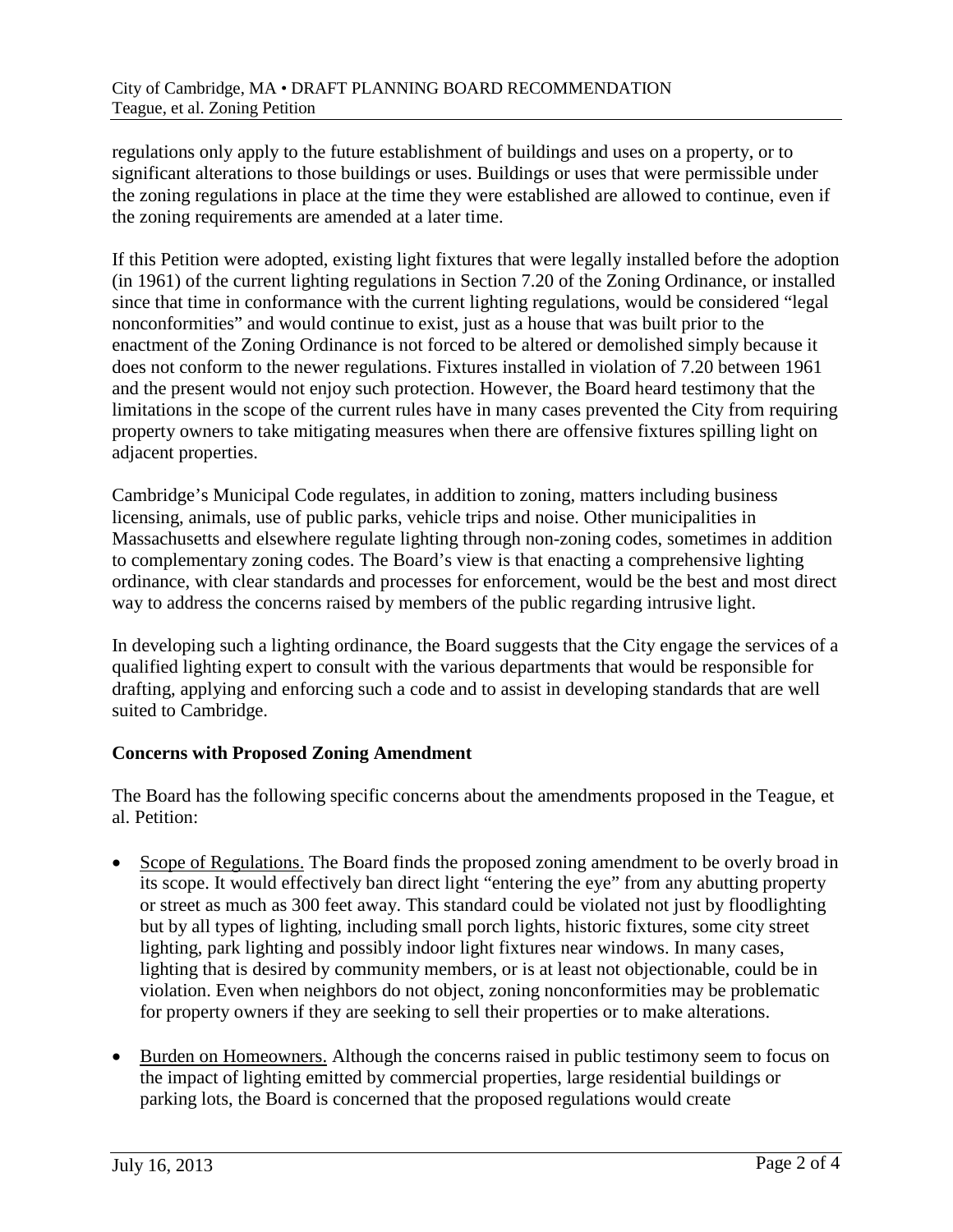complications for many homeowners. Given that houses tend to be close together in many neighborhoods, it may become especially difficult for homeowners to install even modest lighting for security purposes, which is important to many Cambridge residents and is often beneficial to neighbors as well.

• Enforcement. The Petitioner's testimony suggests that the proposed regulation will be "complaint driven" and that a daytime photograph of a light fixture will be sufficient to prove that a zoning violation has occurred. While it is important to provide opportunities for neighbors to report violations, this standard could lead to a proliferation of complaints that could make the City party to protracted neighbor-to-neighbor disputes.

Moreover, enforcement may be complicated when issuing building permits or certificates of occupancy. For example, if an existing building changes its use without altering the exterior of the building, it is not clear if the City would be able to issue an occupancy permit if the lighting does not comply. If compliance were required, the owner would need to demonstrate that no direct light is visible from any point on an abutting property within 300 feet, which could be onerous and could add to the cost of converting a property even where there are no residential neighbors affected by the light. Moreover, it may be difficult to prove whether or not an existing lighting fixture is legally nonconforming.

Given these difficulties, enforcement would rely heavily on the discretion of the Building Commissioner and the Inspectional Services Department staff. This could in turn lead to a proliferation of issues requiring resolution by the Board of Zoning Appeal or in courts. The Board feels it would be preferable to have a set of regulations that can be enforced without relying too heavily on discretionary standards or legal action.

• Unintended Consequences. Despite the apparent simplicity of the zoning text, the impacts could be very open-ended. It would affect virtually any new project from a large office building to a small home renovation, and could encompass many different types of lighting whether it is indoor or outdoor, temporary or permanent. The effects could extend far beyond those that the Board has discussed.

## **Possible Zoning Remedies**

The Community Development Department staff suggested alternate zoning text that attempted to provide clarity to certain aspects of the proposed amendment, particularly in its applicability and enforcement. The Board found that this text mitigated some of the concerns related to the expansive scope and enforcement challenges of the proposed amendment. However, the alternate text still raises the same general concerns as the petition text, because it would not be able to remedy the existing problems of intrusive light, and could potentially create more problems for properties whose lighting is not necessarily offensive to neighbors. Therefore the Board does not recommend pursuing this alternative.

The Board also found that the existing lighting regulations in Section 7.20 of the Zoning Ordinance are very reasonably stated, even though application and enforcement of those